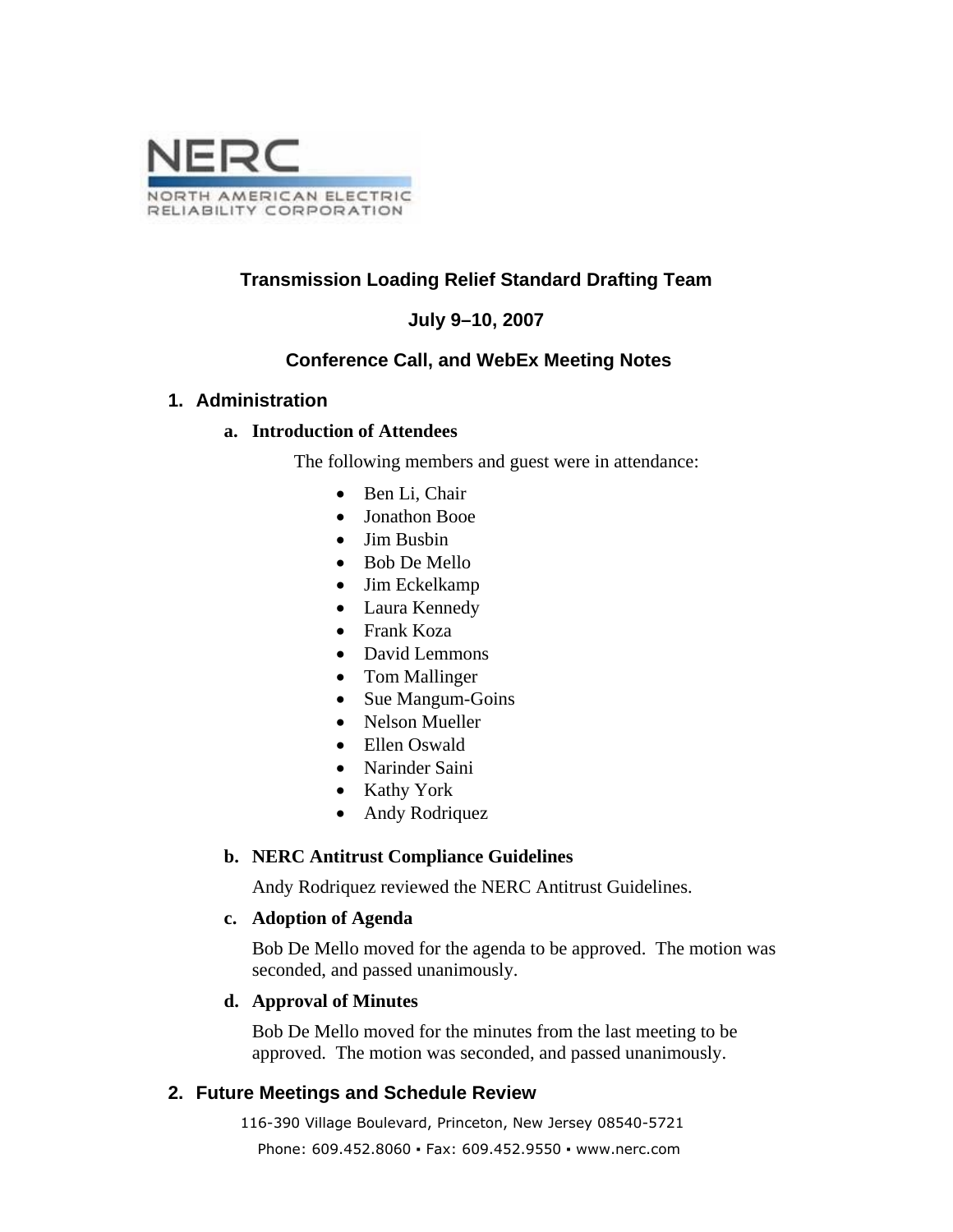- **a. The team reviewed the schedule for IRO-006-4. The group agreed upon the following meeting schedule for the weeks ahead:** 
	- i. Conference Call July 19 9–11 a.m. EDT Review Joint Operator Manual
	- ii. Industry Webcast August  $9 1 2:30$  p.m. EDT Overview & Q&A
	- iii. Regular Meeting August 22–23 9 a.m.–5 p.m. EDT both days — Carmel, IN at MISO
	- iv. Conference Call September  $6 2 3$  p.m. EDT To review no-vote comments and make assignments
	- v. Conference Call September  $13 1 5$  p.m. EDT To review responses to no-vote comments and approve for posting
	- vi. Regular Meeting October 4–5 9 a.m.–5 p.m., 9 a.m.–noon CDT — Minneapolis, MN at OATI

# **3. Review Status of IRO-006-4**

The drafting team reviewed the status of the standards. Ben Li requested the drafting team review IRO-006 and **Attachment 1**, and provide any feedback within one week.

# **4. Joint Operator Manual**

Jim Busbin and Sue Mangum-Goins presented the work they had done on the Joint Operator Manual. There was some question as to whether measures and compliance should be included in the Manual. Ben Li suggested drafting team members solicit feedback from their operators. The drafting team set the timeline described in (2) above as it relates to the Joint Operator Manual.

## **5. Compliance Guidance**

Tom Mallinger reviewed the work he and Ellen Oswald had done related to the Compliance Guidelines for **Attachment 1**. The drafting team made minor changes to the compliance sections of the standards, as well as the guidelines. The drafting team decided to rename this document "Violation Severity Level Guidelines."

# **6. Phase III Work**

# **a. IRO-006-5**

Bob De Mello started the group on a review of the new standard Frank Koza and he developed. The drafting team discussed the manner in which the WECC and ERCOT standards would be incorporated, and the appropriate way to write the TLR standard such that it applies to the correct entities. As discussions continued, more and more requirements were eliminated form IRO-006 until only one remained. The drafting team agreed to retire IRO-006 and instead, create thee regional standards: one for the Eastern Interconnection, one for the Western Interconnection